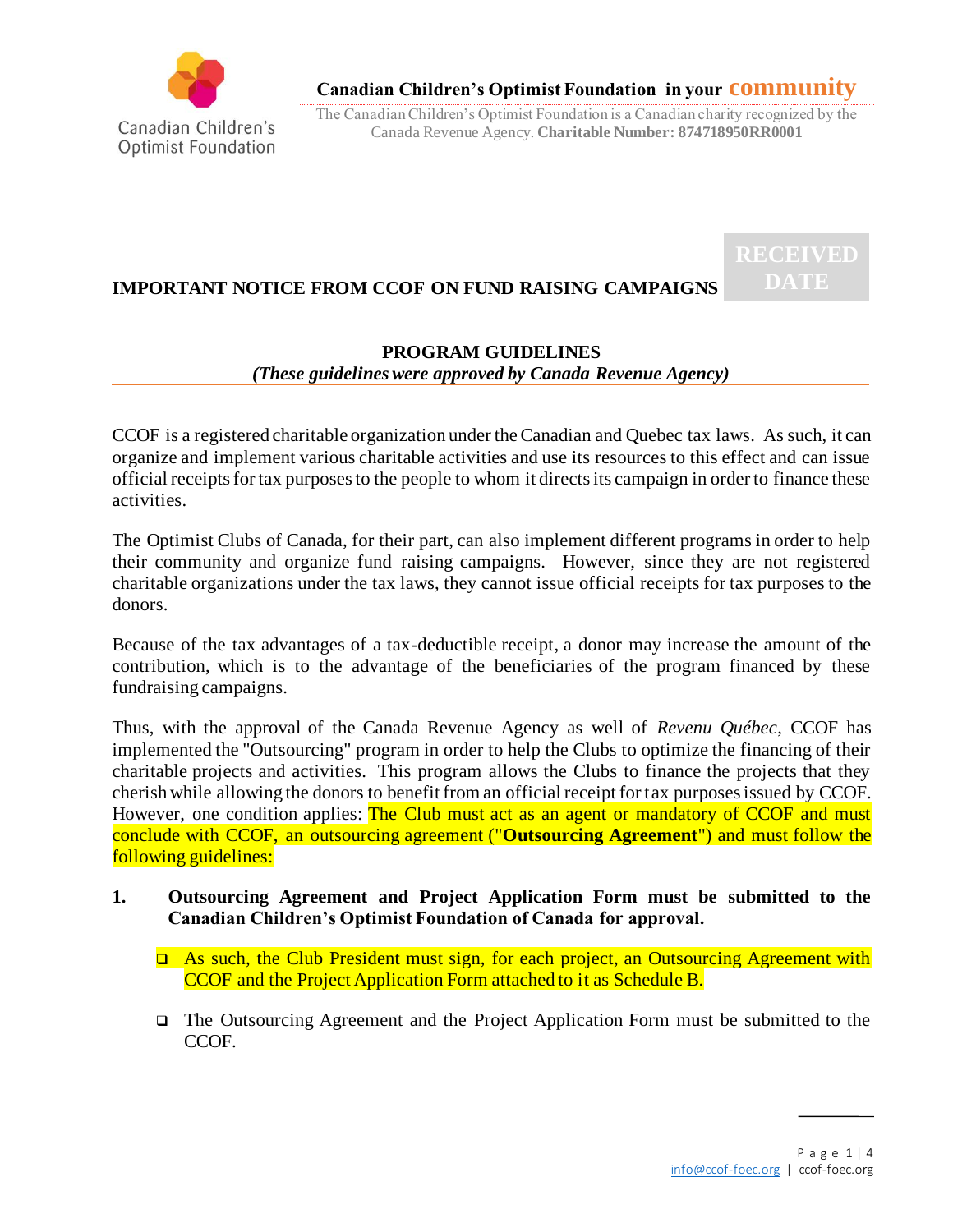

The Canadian Children's Optimist Foundation is a Canadian charity recognized by the Canada Revenue Agency. **Charitable Number: 874718950RR0001**

- ❑ Only those projects complying with the objects of CCOF (enumerated in Schedule A of the Outsourcing Agreement and enumerated at no. 5 hereinafter) will be approved.
- It is also important for the Foundation to recover the expenses incurred in providing certain services to the clubs. Most non-profits in Canada have administrative expenses that vary between 12 and 16%. When submitting the budget in the Project Application Form (Schedule B), the club should include administrative expenses (enumerated in Schedule D of the Outsourcing Agreement).
- ❑ After review of these documents, they will be forwarded to the Outsourcing Program Committee for approval. The CCOF will thereafter notify the Club President by letter and copies of the documents will be sent to the Club President for the Club project file.
- ❑ Projects cannot be started, and fundraising efforts implemented until approved by the Canadian Children's Optimist Foundation.
- ❑ Projects that are refused by CCOF may be reviewed and re-submitted for approval to CCOF or may be nevertheless implemented by the Club. However, in this last case, no official receipts for tax purposes will be issued to donors and this will have to be clearly mentioned to the potential donors.

# **2. Project Status Report**

- $\Box$  Accurate records must be kept by the Club and shall include records of all funding, expenses, assets and liabilities pertaining to the project.
- ❑ Project Status Report (Schedule C of the Outsourcing Agreement) must be submitted to the attention of the Secretary/Treasurer of CCOF monthly and at the termination of the project.
- ❑ A Project Status Report must be completed on every 30th day of September of each year for any project still in progress on this date.
- ❑ CCOF shall have an unrestricted right to inspect the Club's books pertaining to approved project at any time.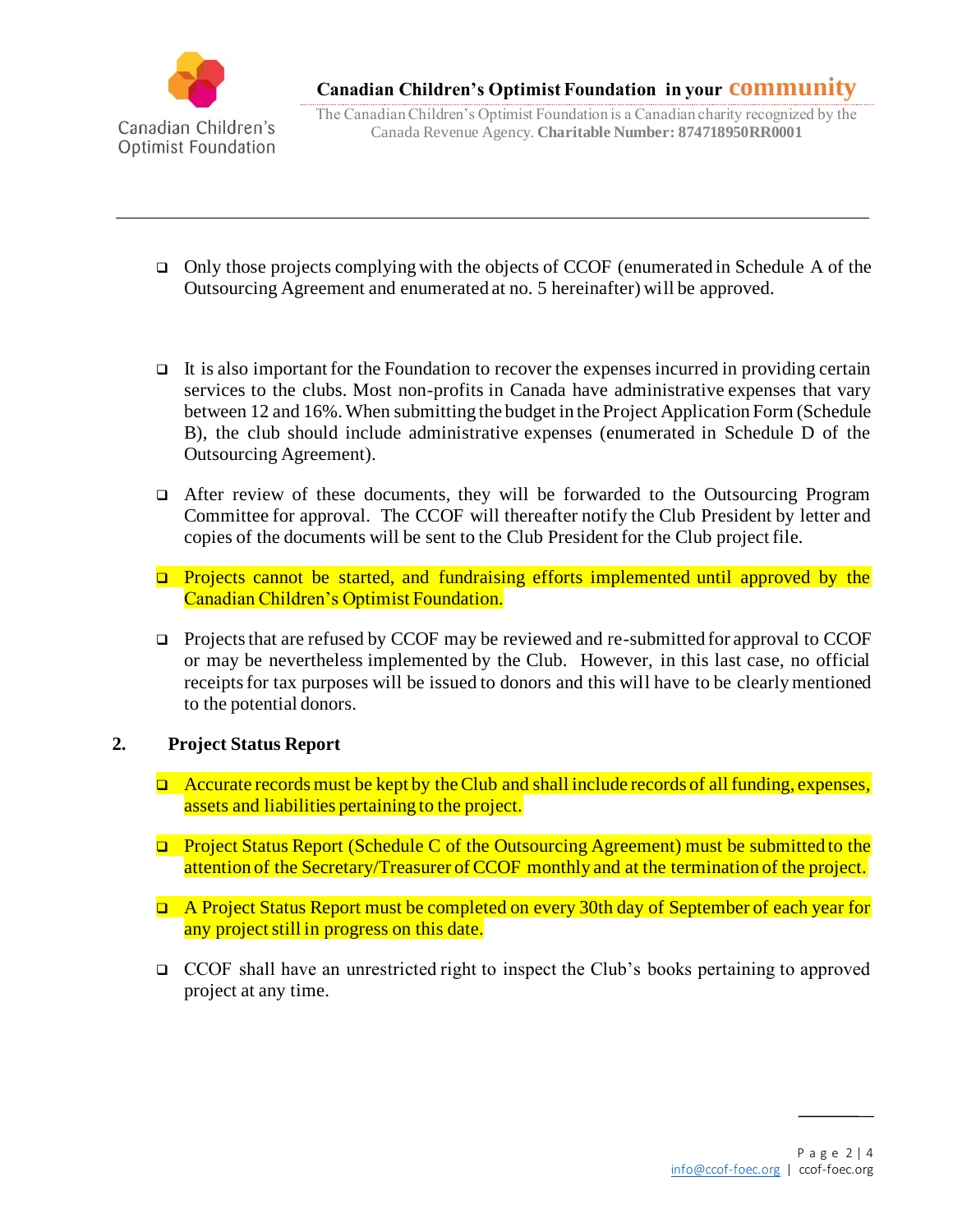

The Canadian Children's Optimist Foundation is a Canadian charity recognized by the Canada Revenue Agency. **Charitable Number: 874718950RR0001**

#### **3. Payments**

- ❑ Any proceeds of the fundraising campaign or associated to the project financing, of whatever nature (contributions of money, movables or immovables, as gift or otherwise, sponsorship, etc.) (the "Proceeds") must be directed and remitted to CCOF.
- $\Box$  A sum or property, the total value of which is equivalent to forty percent (40%) of the Proceeds of the project shall be transferred to the Club by CCOF at the implementation of the project.
- ❑ The remaining sixty percent (60%) shall be staggered throughout the development and progress of the project and transferred to the Club as funds or property.
- $\Box$  Project Status Reports must be submitted before any portion of the sixty percent (60%) can be released.

# **4. Charitable Tax Receipts**

If a donor requests an official receipt for tax purposes, the Club must provide CCOF with the name and address of the donor and with the amount of the gift, so that the CCOF can issue the receipt directly to the donor.

# **5. Projects for which the Outsourcing Program may be utilized are those charitable programs, activities and projects aimed at:**

- ❑ Promoting and encouraging the educational, social, artistic or physical development and growth of Canadian youth, such as the following programs and activities: development and distribution of programs and activities that promote and encourage the personal, professional and financial education of Canadian youth, sponsorship programs, the award of scholarships and the dissemination of information on safety and drug abuse;
- ❑ Promoting and encouraging youth leadership and social integration in the community and in Canadian society, though, for example, training seminars and the dissemination of information on observance of law and youth appreciation;
- ❑ Bringing about the relief of poverty and its adverse effects upon Canadian youth in particular and upon Canadian society in general;
- $\Box$  Improving the human and social condition within the communities in which the Corporation operates through its affiliated Clubs and the Canadian society in general in other charitable